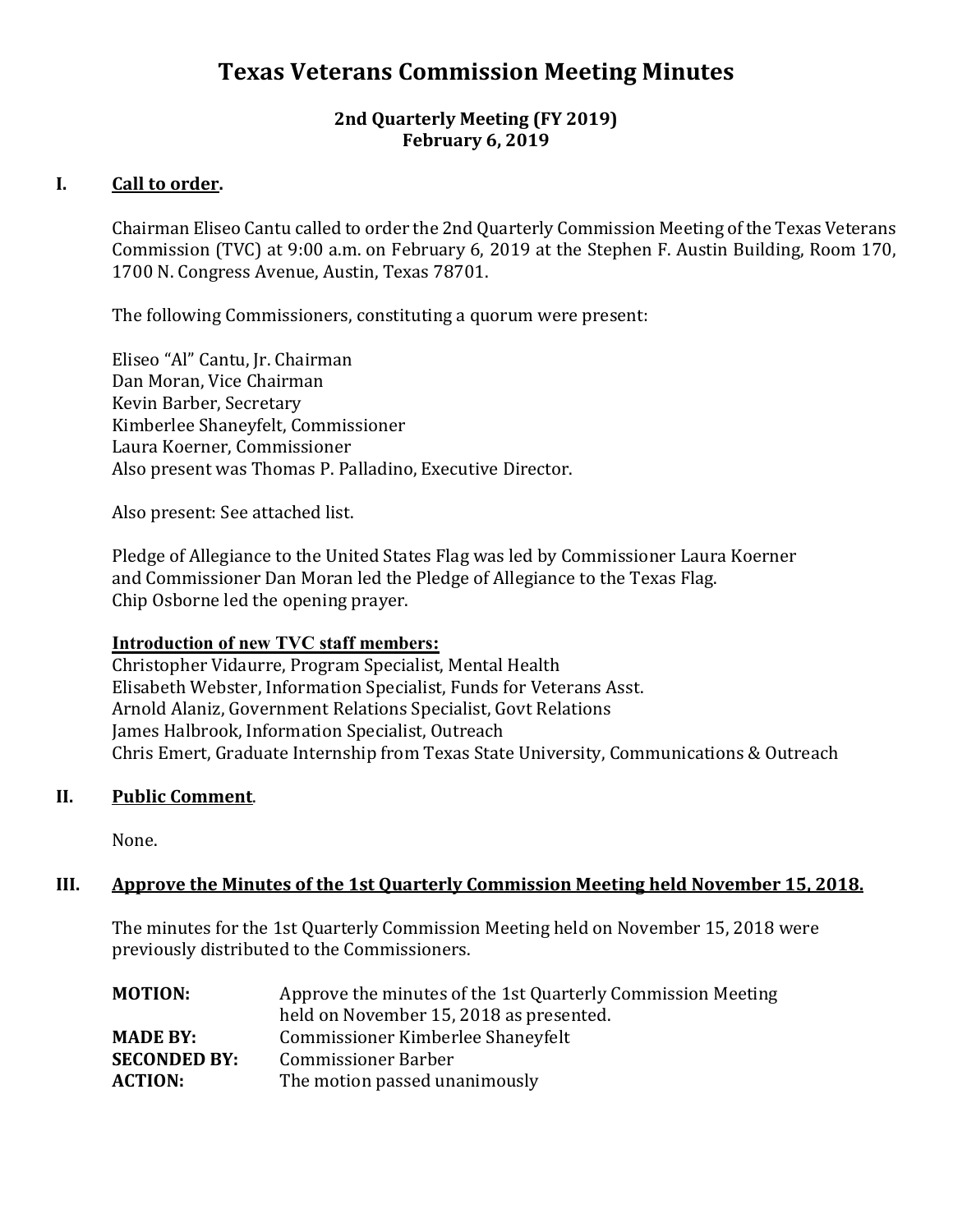# **IV. Report, presentation and/or action regarding Agency Programs and Division.**

Directors were provided the opportunity to brief the Commission on any new items or highlight significant items that occurred within their program or division.

**A. Shawn Deabay**, Division Director of Program Operations, congratulated Anna Baker as the new manager for the Veteran Entrepreneur program, and the interim manager for the Women Veteran program will be Crystal Matthews. Shawn Deabay provided a summary of activities conducted by the programs since its last report to the Commission.

**Anna Baker,** Manager of Veterans Entrepreneur Program (VEP), gave a brief update concerning "I Am Not Invisible" event scheduled for March 27, 2019. TVC enlisted 30 women veterans from across Texas to participate in a photo campaign meant to bring awareness to the public that women serve. In collaboration with the Governor's Commission for Women, VSA Texas, and support from the VA. The photo shoot took place on January 10th. The exhibit opening, and reception is planned for March 27th at the Bob Bullock Museum followed by a display of the exhibit at the capitol complex.

**Victor Polanco**, Director of Claims Representation and Counseling, in full swing with our VCSO training in Denton April 3-4, Waco April 10-11, San Antonio April 17-18 and Houston April 24-25. The National Veterans Legal Services Program (NVLSP), gave their first webinars for Veteran County Service Officers (VCSOs) and TVC claims' employees. Harker Heights Vet Center asked if we wanted a temporary position and decided to put a counselor at that location 2 times a week appointment only. Mr. Polanco discussed pension law changes, case studies, and appeals' transitions—as well as a push to change the standard length of appointments with veterans from 45 minutes to an hour. NVLSP also suggested that TVC claims post another sign to reflect appointments throughout the week instead of only two (2) days per week.

**B. Chip Osborne**, Director of Resource Management, gave a shout out to Governor Abbott, he mentioned the TVC agency by name **"we must also fund the Texas Veterans Commission to help veterans receive the VA healthcare benefits they have earned".** It was directed directly at exceptional item #1 which is the restoration of our 15 FTEs and the funding that will help support 25.5 FTEs or dollar amount of 1.3 million dollars.

**Melissa Hromcik**, Training Specialist, Training and Events Management, provided an update on the Learning Management System finally went live January 15, and first e-learning course that we added claims initial training have had 2 TVC claims counselors in the southeast district and 1 VCSO from Taylor County complete the course with tests 90% or higher. Will be traveling to 5 locations to facilitate training in the course of 3 months, 20 employees per training total of 100 employees.

**C. Cruz Montemayor**, Deputy Executive Director, provided commissioners with packets with TVC Sunset Recommendations and Management Responses. Briefed the recommendations and responses in its entirety.

**Greg Talamantez**, Government Relations Manager, briefed the commissioners with the legislative updates. Chairman Cantu and Mr. Palladino briefed the finance committee on the exceptional items. Arnold Alaniz joined the Government Relations team and has been an asset to the department, helping gather enormous amounts of information, preparing for meeting at the Capitol. Brief on meetings with legislators for the VABS and DVAC hearings.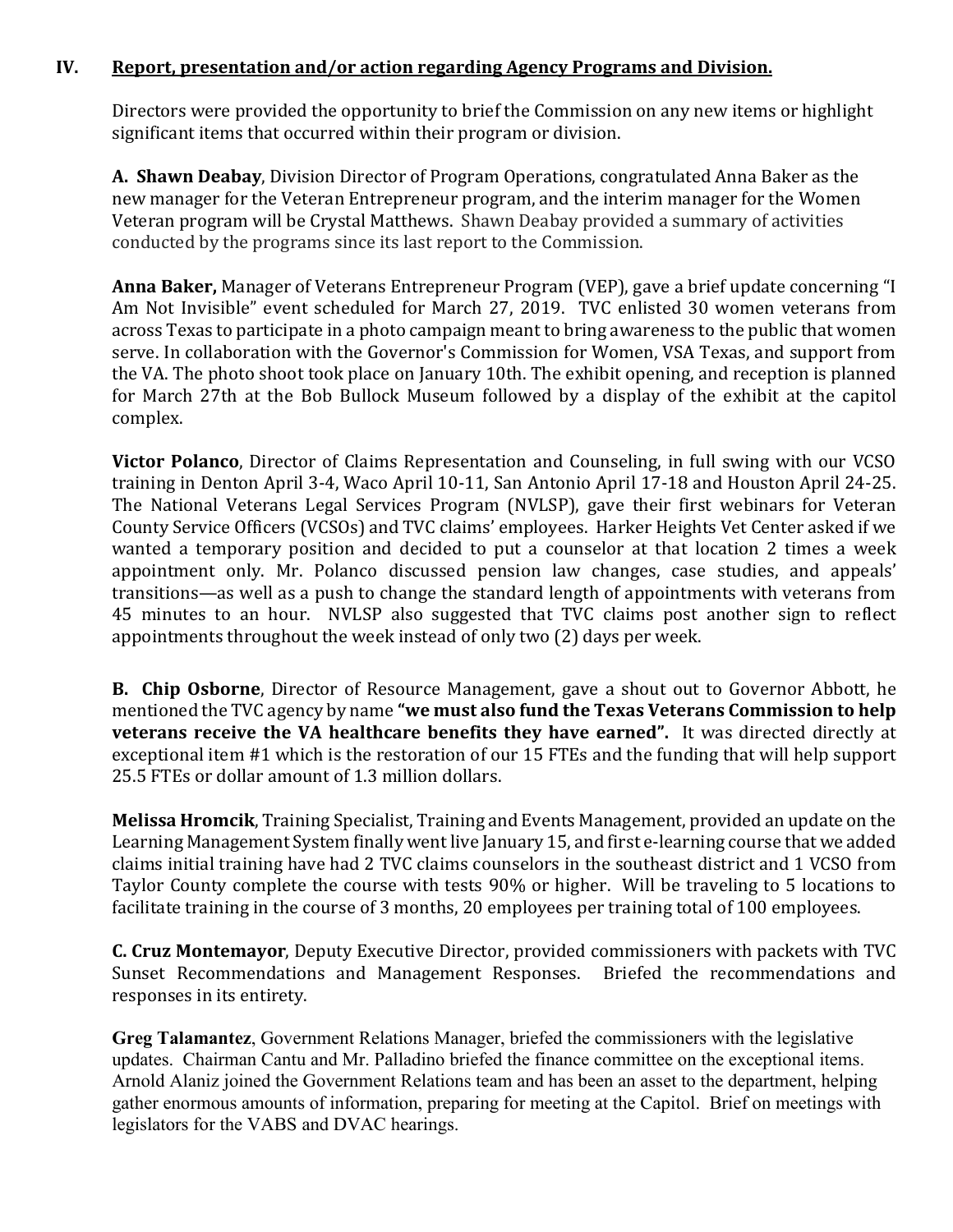## **V. Quarterly Report from Advisory Committees (Veterans Communication Advisory Committee, Veterans Employment and Training Advisory Committee, Fund for Veterans' Assistance Advisory Committee and Veterans County Service Officer Advisory Committee)**

**Cruz Montemayor, Deputy Executive Director** provided a summary of activities conducted by the Veterans Communication Advisory Committee, Veterans Employment and Training Advisory Committee, Fund for Veterans Assistance Advisory Committee and the Veterans County Service Officer Advisory Committee since their last report to the Commission.

# **VI. Report, presentation and/or action on Appropriation Year 2019 First Quarter Operating Statement.**

**Michelle Nall, Chief Financial Officer**, provided Agency Summary regarding Appropriation Year 2019, 1st Quarter Operating Statement and a summary of financial activities by the programs since its last report to the Commission.

| Approve the Appropriation Year 2019 1 <sup>st</sup> Quarter Operating Statement |
|---------------------------------------------------------------------------------|
| Commissioner Laura Koerner                                                      |
| Vice Chair Dan Moran                                                            |
| The motion passed unanimously                                                   |
|                                                                                 |

# **VII. Report, presentation and/or action to adopt amendments to rules under 40 TAC, §§450.1(1) §§450.3(b)(c)(d)(h), §§450.5(a), and §§451.3(f), regarding Veterans County Service Officers Certificate of Training, and Veterans County Service Officers Accreditations**

**Madeleine Connor, General Counsel**, provided a summary of the adoption amendments to administrative rules 40 TAC, §§450.1(1) §§450.3(b)(c)(d)(h), §§450.5(a), and §§451.3(f). The General Counsel explained that the proposed amended rules were published in the November 30, 2018, issue of the Texas Register for 30 days to allow interested persons an opportunity to submit comments. The comment period ended on January 2, 2019. The commission received no comments from the public. After adoption by the commission, the rules will take effect 20 days after the date it is submitted to the Secretary of State.

| <b>MOTION:</b>      | Approve the proposed adoption to rules under 40 TAC, $\S$ $\S$ 450.1(1)<br>$\S$ \$450.3(b)(c)(d)(h), $\S$ \$450.5(a), and $\S$ \$451.3(f) |  |
|---------------------|-------------------------------------------------------------------------------------------------------------------------------------------|--|
| <b>MADE BY:</b>     | Secretary Kevin Barber                                                                                                                    |  |
| <b>SECONDED BY:</b> | Commissioner Kimberlee Shaneyfelt                                                                                                         |  |
| <b>ACTION:</b>      | The motion passed unanimously                                                                                                             |  |

## **VIII. Report, presentation and or action regarding appointment of Advisory Committee Members.**

**Cruz Montemayor**, Deputy Executive Director, presented the Commissioners with the current Advisory Committee members and highlighted ones that are presented to you for your approval.

**Veterans County Service Officer Advisory Committee candidates presented:** Al Dos Santos (new).

**Veterans Communication Advisory Committee candidates presented:** Trevor Whitney (new), James Blyth (reappointment)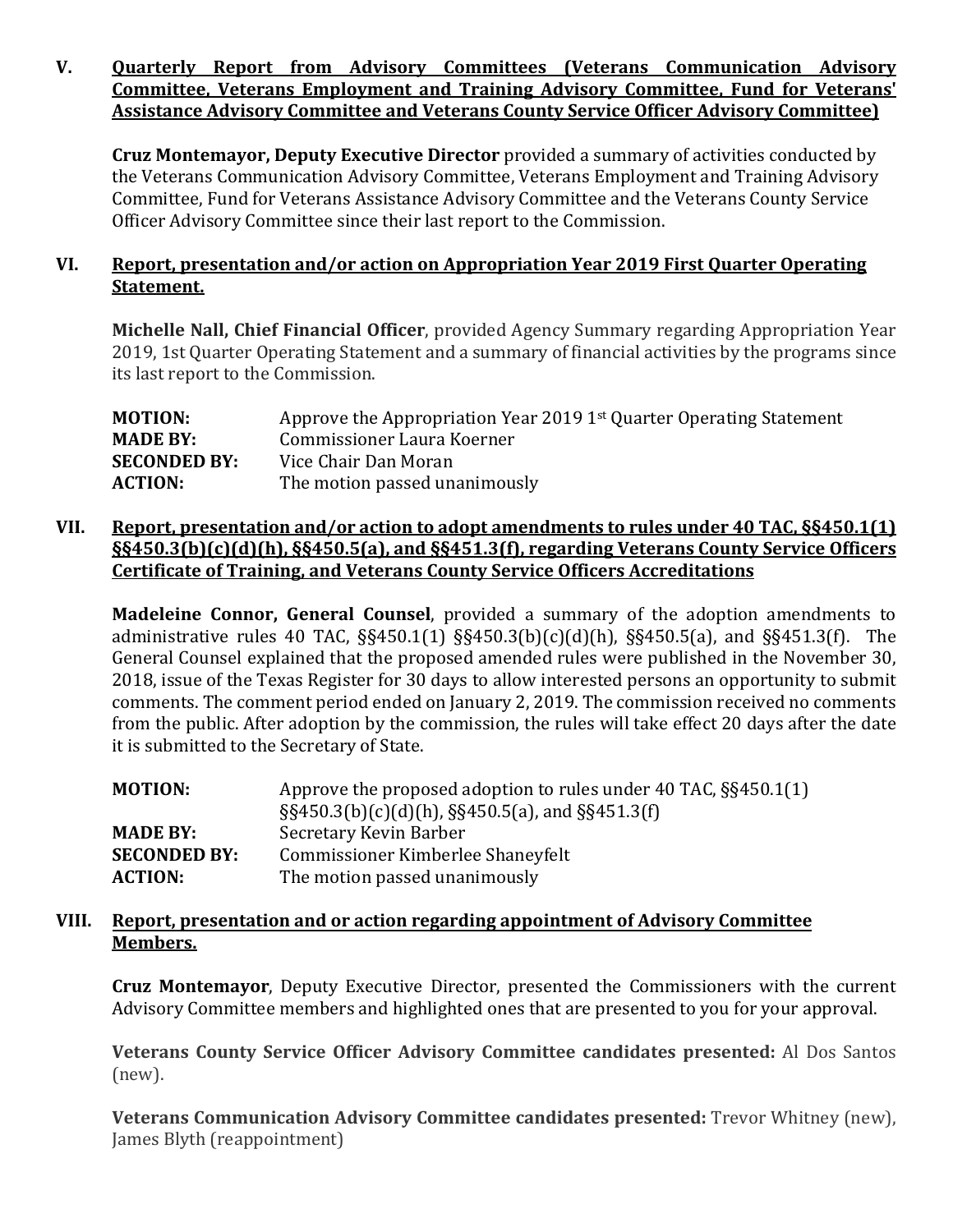| <b>MOTION:</b>      | To Approve the Advisory Committee Membership |
|---------------------|----------------------------------------------|
| <b>MADE BY:</b>     | Vice Chairman Dan Moran                      |
| <b>SECONDED BY:</b> | Commissioner Laura Koerner                   |
| <b>ACTION:</b>      | The motion passed unanimously                |
|                     |                                              |

#### **IX. Report, presentation and/or action regarding Acceptance of Gifts.**

**Chip Osborne**, Director of Resource Management, gave an overview of TVC's accepted \$600 donation. To be split among 2 programs \$500.00 to the Women Veteran Program and \$100 to the Funds for Veterans Assistance.

| <b>MOTION:</b>      | Approve the Acceptance of Gifts   |
|---------------------|-----------------------------------|
| <b>MADE BY:</b>     | Commissioner Kimberlee Shaneyfelt |
| <b>SECONDED BY:</b> | Commissioner Laura Koerner        |
| <b>ACTION:</b>      | The motion passed unanimously     |
|                     |                                   |

#### *Note: Commission took 10-minute break. 10:25 – 10:35*

#### **X. Report, presentation and/or action regarding FY 2019 Internal Audit Plan Status.**

**Darlene Brown,** Auditor, McConnell & Jones LLP. Updated the commissioners on the Internal Audit Plan Status involving audit findings, recommendation plan and implementation progress. Will be starting the Healthcare audit this month, will have the report in the next meeting and will plan on having the CAPPS HR resource system around May/June

## **XI. Report, presentation and/or action regarding FY 2018 Internal Audit Report Summary.**

McConnell & Jones developed the fiscal year 2019 Annual Internal Audit Plan based on results of a risk assessment. The risk assessment included reviewing the agency's strategic plan, the Legislative Appropriations Request, and policies and procedures, and analyzing the agency's financial reports facilitated by conducting discussions with management. The auditor stated that the assessment evaluated risk exposures relating to TVC's governance, operations, and information systems regarding the reliability and integrity of financial and operational information; effectiveness and efficiency of operations; safeguarding of assets; and compliance with laws, regulations, and contracts.

#### **XII. Report, presentation and/or action regarding Veteran's Employment Services Program Federal Reimbursement Audit Report Summary.**

**Darlene Brown, Auditor, McConnell & Jones LLP (MJ) the report summarizes the audit scope, our** assessment based on the audit objectives and the analysis of Texas Veterans Commission's federal reimbursement business processes supporting the Veterans Employment Services Program.

| <b>MOTION:</b>      | Approve the Veteran's Employment Services Program Federal |  |
|---------------------|-----------------------------------------------------------|--|
|                     | Reimbursement Audit Report Summary                        |  |
| <b>MADE BY:</b>     | Vice Chair Dan Moran                                      |  |
| <b>SECONDED BY:</b> | Secretary Kevin Barber                                    |  |
| <b>ACTION:</b>      | The motion passed unanimously                             |  |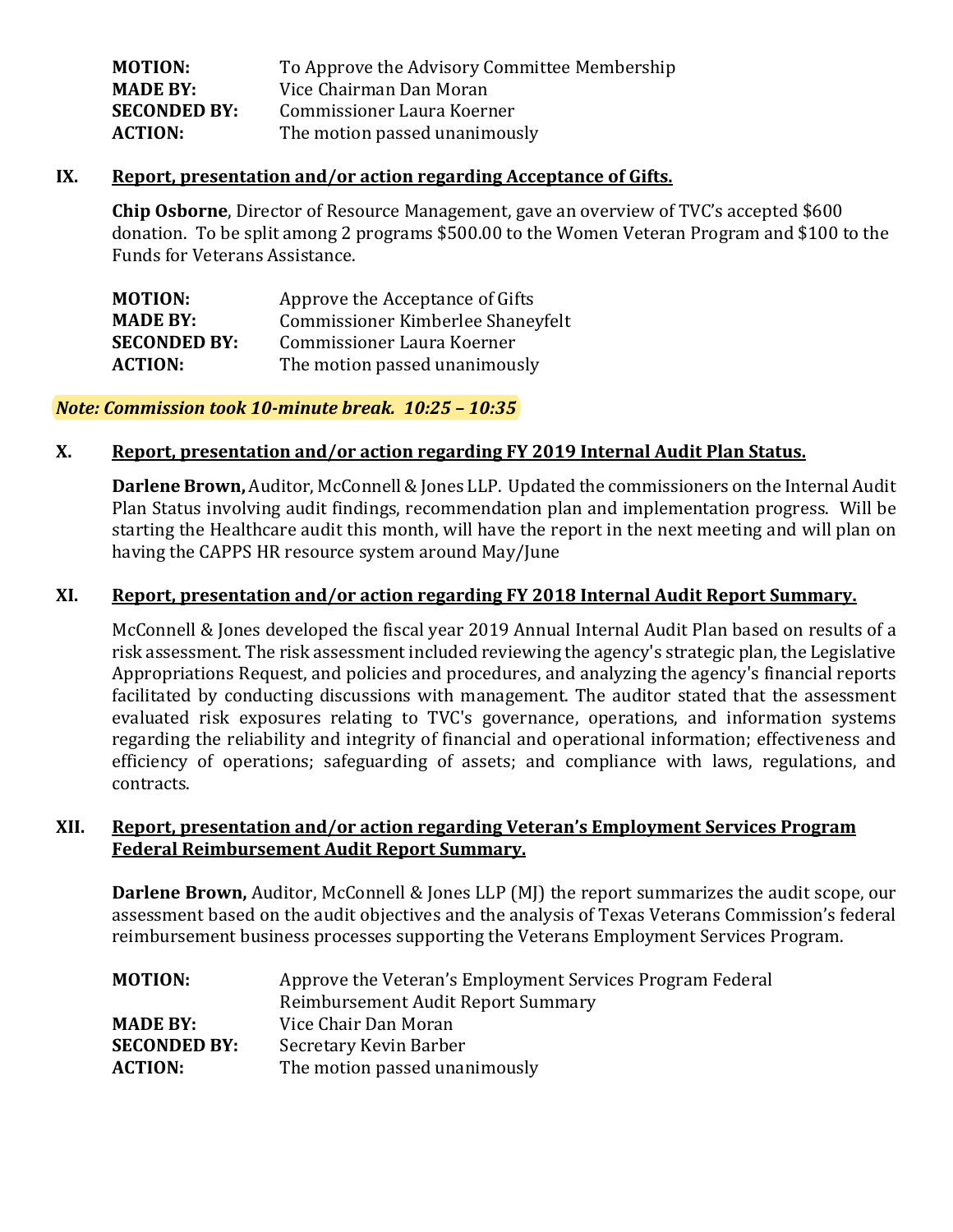# **XIII. Executive Director report.**

1. **Thomas Palladino, Executive Director**, provided a report on the agency's priorities and activities over the last quarter. Mr. Palladino provided information on meetings that involved the Texas Workforce Commission Annual Workforce conference in Houston TX November 27-30. Met with Dr. Paul Lawrence, the VA Under Secretary for Benefits and discussed VA claims and appeals processes and TVC-VBA partnership. Chairman Cantu and I met with Luis Saenz, the Governors Chief of Staff on January 24, 2019. Chairman Cantu and I met with Chairman Dan Flynn, Chair of the House Defense and Veterans Affairs Committee on January 24, 2019. Chairman Cantu will testify at the House Appropriations Committee, Senate Veteran Affairs and Border Security and the House Defense and Veterans Affairs Committee during the next month.

# **XIV. Executive Session.**

*Executive Session was held from 11:05 a.m. to 11:27 a.m.*

# **XV. Discussion and take possible action on the items considered in Executive Session.**

There were no items to take action on.

# **XVI. Discussion to set date, time, and location of next Commission Meeting**

The Commission agreed that the 3rd Quarterly Commission Meeting of FY19 would be held on Wednesday, May 8, 2019 at 9:00 a.m. at the Stephen F. Austin Building, room 170.

## **XVII. Adjournment.**

Chairman Cantu asked each Commissioner for any closing remarks.

Each Commissioner extended their gratitude to Texas Veterans Commission staff for all of their support and hard work in serving Texas Veterans.

Chairman Cantu provided closing remarks as well.

| <b>MOTION:</b>      | Adjourn                        |
|---------------------|--------------------------------|
| <b>MADE BY:</b>     | Vice Chairman Dan Moran        |
| <b>SECONDED BY:</b> | Secretary Kevin Barber         |
| <b>ACTION:</b>      | The motion passed unanimously. |

Chairman Cantu adjourned the meeting at 11:37 a.m.